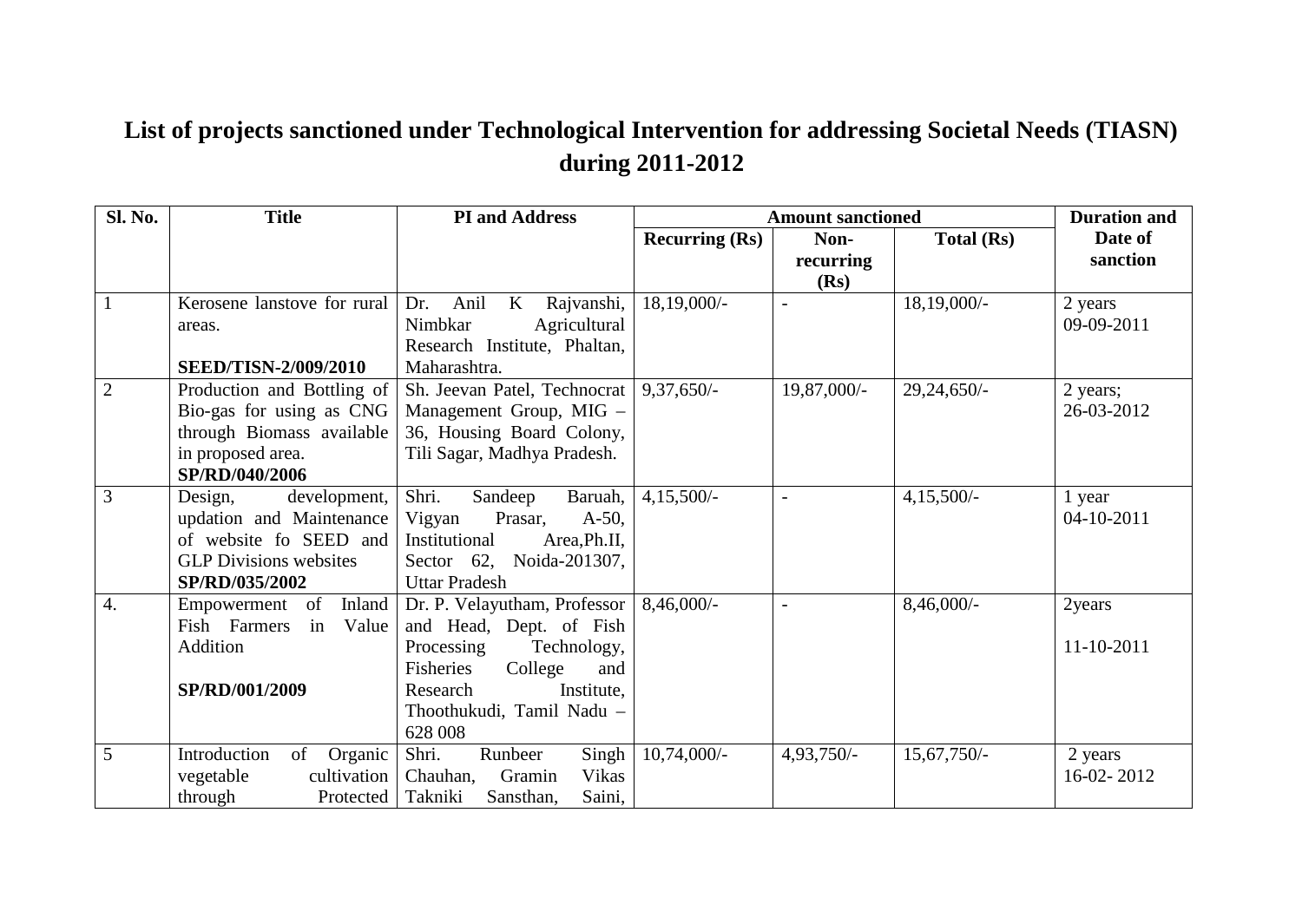|    | Techniques<br>in<br>Border<br>Uttarkashi<br>District<br>of<br>Uttarakhand<br>for<br><b>Employment Generation.</b><br>SP/RD/003/2008                | Dunda,<br>Uttatakashi,<br>Uttarakhand - 249151                                                                                              |               |              |               |                        |
|----|----------------------------------------------------------------------------------------------------------------------------------------------------|---------------------------------------------------------------------------------------------------------------------------------------------|---------------|--------------|---------------|------------------------|
| 6. | Green Enterprise Creation<br>Using Custom Designed<br>TARA Recycling Paper<br><b>Making Technology</b><br><b>SEED/TIASN-2/001/2010</b>             | Dr. K. Vijaya Lakshmi,<br>Society for Development<br>Alternatives, B-32, TARA<br>Crescent, Qutub Institutional<br>Area, New Delhi $-110016$ | $11,25,000/-$ | 1,50,000/-   | $12,75,000/-$ | 2 years<br>19-01-2012  |
|    | Design and development of<br>small power operated row<br>four rice transplanter using<br>mat type using Mat type<br>Seedlings<br>SSD/TISN/026/2010 | Mr. Fakir Charan Das<br>Vikash,<br>Socrates,<br>Bhubaneswar, Orissa                                                                         | $12,04,270/-$ | $92,850/-$   | $12,96,850/-$ | 02 years<br>15-03-2011 |
| 8  | rice<br>Upliftment of the<br>growers by adoption of<br><b>IPDM</b><br>$technologies$ in<br>Madurai East Block<br>SSD/TISN/012/2010                 | Dr. R. Nalini<br>Agricultural College<br>and<br>Research Institute, Madurai<br>625104                                                       | $14,37,173/-$ | $1,62,450/-$ | 15,99,623/    | 02 years<br>15-03-2011 |

## **LIST OF PROJECT SANCTIONED UNDER SYST SCHEME DURING 2011-12**

| S.  | Title of the project, Name and Address of   Total Approved Cost                                                                                                                                              |                                                             |                                                     | <b>Date of Start/Sanction</b> |
|-----|--------------------------------------------------------------------------------------------------------------------------------------------------------------------------------------------------------------|-------------------------------------------------------------|-----------------------------------------------------|-------------------------------|
| No. | the PI                                                                                                                                                                                                       |                                                             |                                                     |                               |
|     | SP/YO/007/2010<br>Development and standardization of low cost<br>technologies for cultivation of Anthurium as<br>intercrop in pepper and cardamom fields with<br>specific reference to inorganic cultivation | Total Cost:<br><b>General Component:</b><br>Capital Assets: | Rs 10,94,000/-<br>Rs. 10,82,000/-<br>Rs. $12,000/-$ | 07.07.2011                    |
|     | Mr.<br><b>Sijo</b><br>Jose,                                                                                                                                                                                  |                                                             |                                                     |                               |